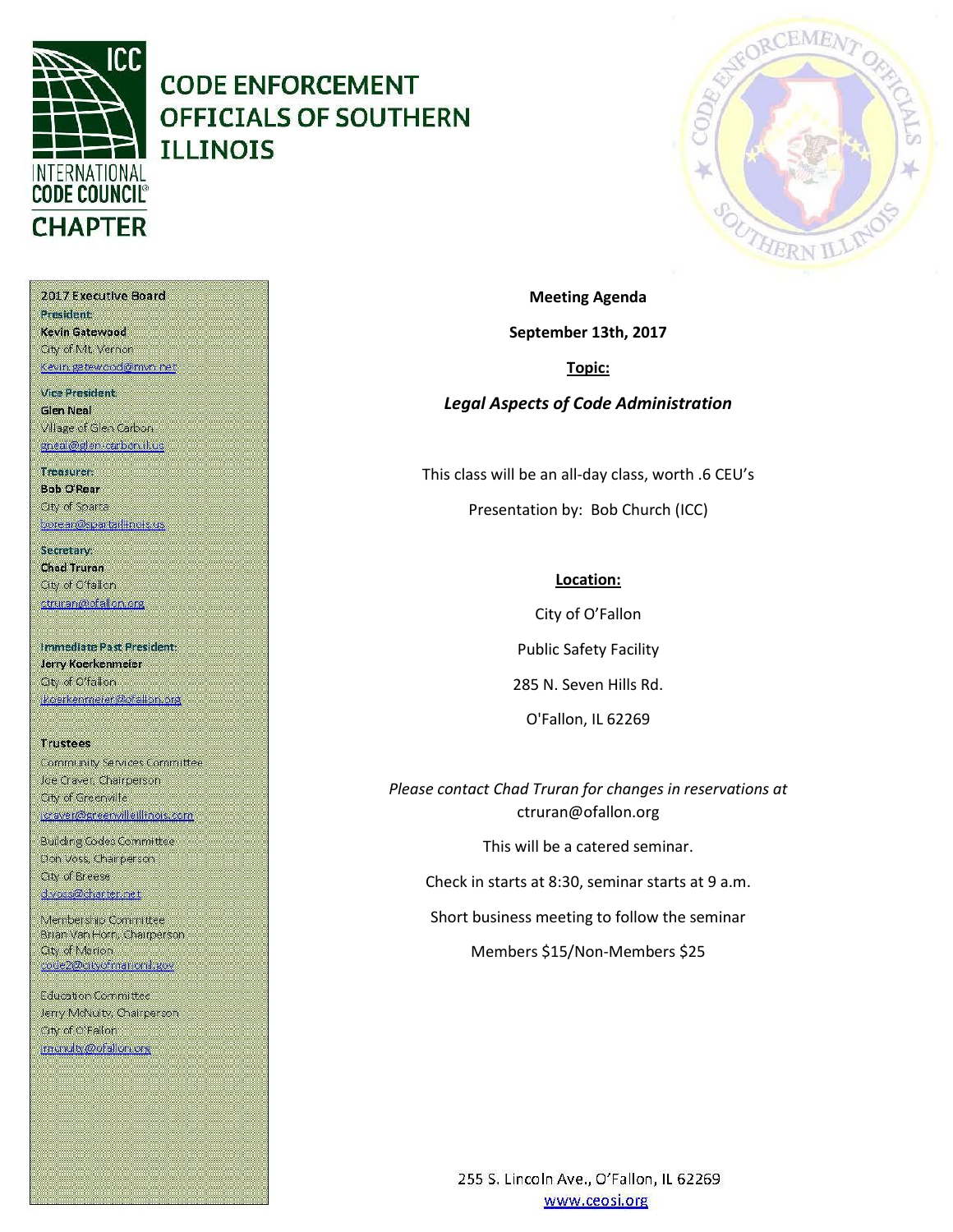

### **CODE ENFORCEMENT OFFICIALS OF SOUTHERN ILLINOIS**



2017 Executive Board **President** Kevin Gatewood City of Mt. Vernon Kevin gatewood@nivn net **Vice President. Glen Neal** Village of Glen Carbon gneal@glen-carbon.il.uc

Treasurer:

**Bob O'Rear** Oty of Sparta borear@spartaillinois.us

Secretary: **Chad Truran** City of O'fallon ctruran@ofallon.org

**Immediate Past President:** Jerry Koerkenmeier Oty of O'fallon (koerkenmerer@ofallon.org

**Trustees** 

Community Services Committee Joe Craver, Chairperson City of Greenville joraver@greenvilleillinois.com

**Building Codes Committee** Don Voss, Chairperson. City of Breese d.voss@charter.net

Membership Committee Brian Van Horn, Chairperson **City of Marion** code2@dityofmarionil.gov

Education Committee Jerry McNulty, Chairperson City of O'Fallon imenuity@ofallor.org

**September 13th, 2017** Order of Business Call to Order

**Meeting Agenda**

1) Introductions & Opening Remarks 2) Officers Roll Call: President Gatewood-Vice President Neal-Treasurer O'Rear-Secretary Truran-Trustee Craver-Trustee McNulty-Trustee Van Horn-Trustee Voss-3) Pledge of Allegiance 4) Recognition of Guests & New Members— 5) Members introduction (State your name, Community and Position) 6) Education-7) Approval of prior meeting minutes— 8)Treasurers Report Bob O'Rear— 9) Membership Report— 10) Community Report— 11) Building Codes Report— 12) ICC Update— 13) ICCA Update— 14) Old Business— 15) New Business—HBA has requested donation of \$1000 for a program that they are affiliated with. Concerns the building of a mortgage free home for a wounded returning combat veteran

16) Community Chat—

17) Adjourn—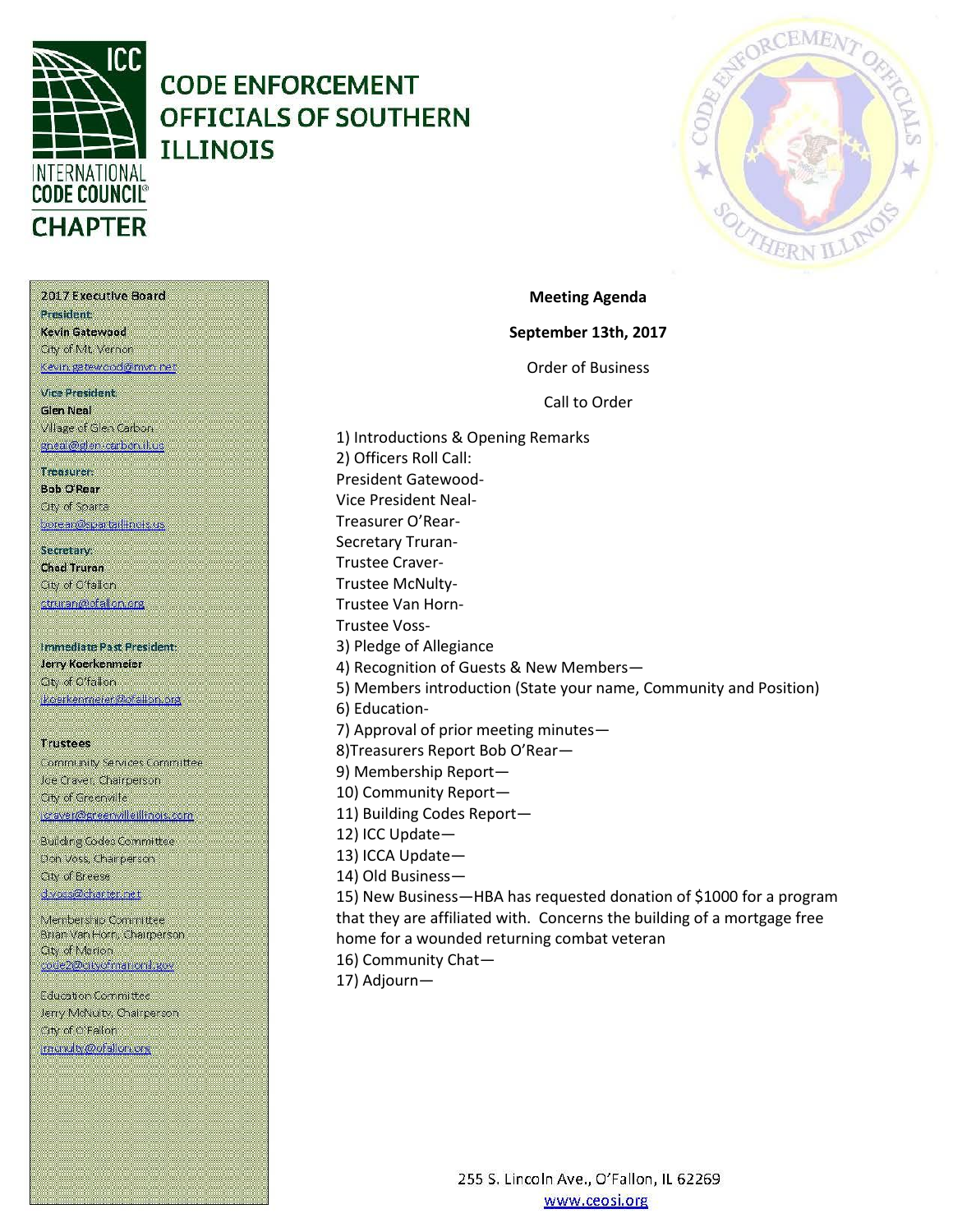

## **CODE ENFORCEMENT OFFICIALS OF SOUTHERN ILLINOIS**



2017 Executive Board President Kevin Gatewood City of Mt. Vernon

Kevin, gatewood@mvn.net

**Vice President. Glen Neal** Village of Glen Carbon gneal@glen-carbon.il.us

Treasurer: **Bob O'Rear Oty of Sparta** 

borear@spartaillinois.us

Secretary: **Chad Truran** City of O'fallon. ctruran@ofallon.org

**Immediate Past President:** Jerry Koerkenmeier Oty of O'fallon (koerkenmerer@ofallon.org

**Trustees** Community Services Committee Joe Craver, Chairperson City of Greenville joraver@greenvilleillinois.com

**Building Codes Committee** Don Voss, Chairperson. City of Breese d.voss@charter.net

Membership Committee Brian Van Horn, Chairperson **City of Marion** code2@dityofmarionil.gov

Education Committee Jerry McNulty, Chairperson City of O'Fallon imenuity@ofallor.org

**Prior Meeting Minutes July 12th, 2017**

Order of Business Call to Order 1) Introductions & Opening Remarks

2) Officers Roll Call: President Gatewood-Present Vice President Neal-Present Treasurer O'Rear-Present Secretary Truran-Present Trustee Craver-Absent Trustee McNulty-Absent Trustee Van Horn-Present Trustee Voss-Absent

3) Pledge of Allegiance

4) Recognition of Guests & New Members—Steve Parr, City of Carlinville

5) Members introduction (State your name, Community and Position)

6) Education-September meeting will be Legal Aspects of Code Administration. November meeting will be held in Edwardsville, Round Table discussion. Future topics may include tiny homes, shipping containers as homes, etc.

7) Approval of prior meeting minutes—Brian Van Horn, Glen Neal

8)Treasurers Report Bob O'Rear—More Finley checks have been received, total amount will be updated at September meeting. Motion Brian Van Horn, 2<sup>nd</sup>-Josh Ruot

9) Membership Report—Kevin Gatewood is asking all members to look at the website to ensure all info is correct.

10) Community Report—No report